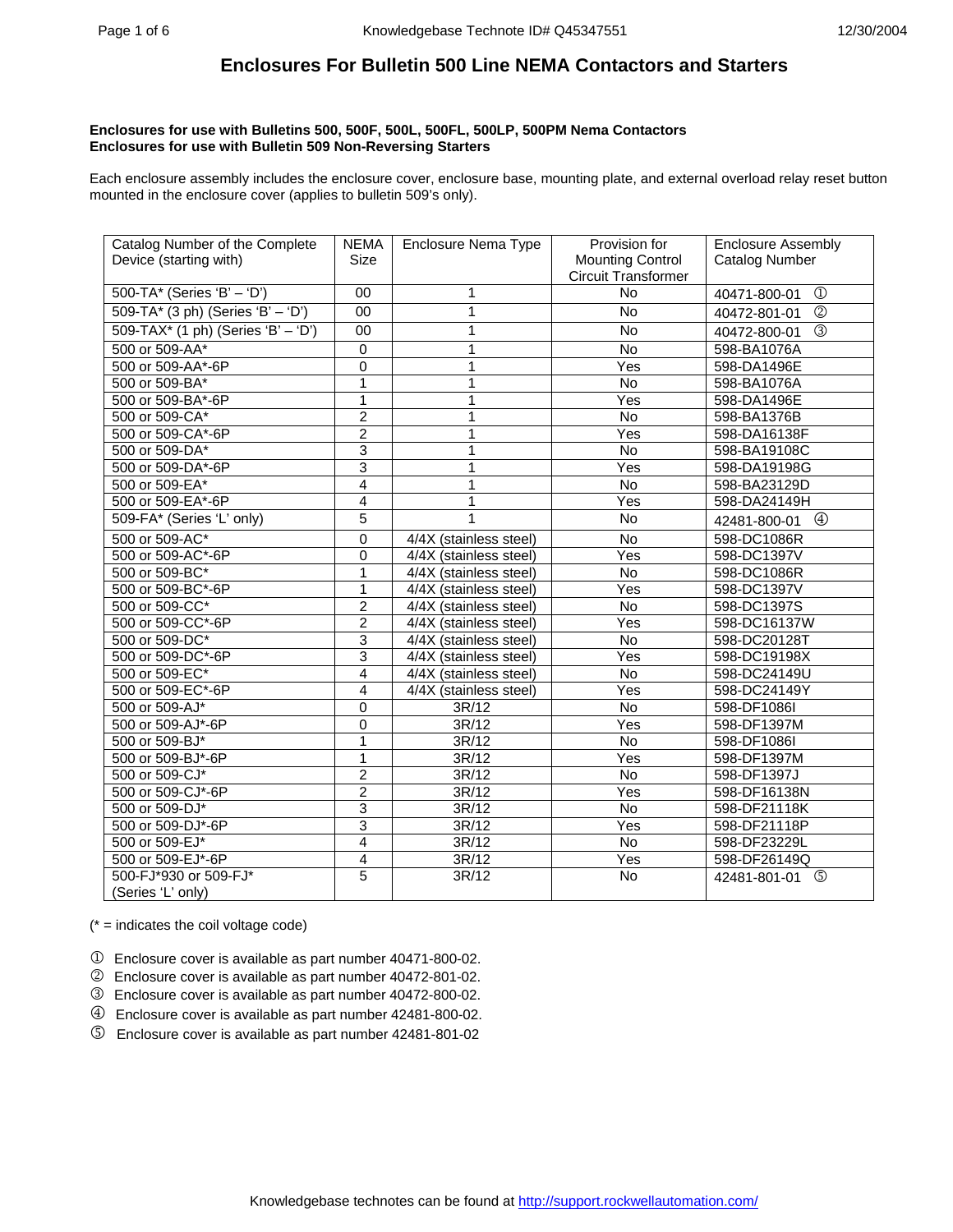#### **Enclosures for use with Bulletin 505 Reversing Starters Enclosures for use with Bulletins 520E and 520F Multi-Speed Starters**

Each enclosure assembly includes the enclosure cover, enclosure base, mounting plate, and external overload relay reset button mounted in the enclosure cover. .

| Catalog Number of the Complete | <b>NEMA</b>    | Enclosure Nema Type    | Provision for              | <b>Enclosure Assembly</b>                |  |
|--------------------------------|----------------|------------------------|----------------------------|------------------------------------------|--|
| Device (starting with)         | <b>Size</b>    |                        | <b>Mounting Control</b>    | Catalog Number                           |  |
|                                |                |                        | <b>Circuit Transformer</b> |                                          |  |
| 505 or 520E or 520F-AA*        | $\Omega$       | 1                      | <b>No</b>                  | 598-DA14127AA ①②                         |  |
| 505 or 520E or 520F-AA*-6P     | $\mathbf 0$    | 1                      | Yes                        | 598-DA16138EE                            |  |
| 505 or 520E or 520F-BA*        | 1              | 1                      | No.                        | 598-DA14127AA ①②                         |  |
| 505 or 520E or 520F-BA*-6P     | 1              | 1                      | Yes                        | 598-DA16138EE                            |  |
| 505 or 520E or 520F-CA*        | $\overline{2}$ | 1                      | No                         | $\mathbb{O} \mathbb{O}$<br>598-DA16138BB |  |
| 505 or 520E or 520F-CA*-6P     | $\overline{2}$ | 1                      | Yes                        | 598-DA18108FF                            |  |
| 505 or 520E or 520F-DA*        | 3              | 1                      | No                         | $\mathbb{O} \mathbb{O}$<br>598-DA19198CC |  |
| 505 or 520E or 520F-DA*-6P     | 3              | 1                      | Yes                        | 598-DA19198GG                            |  |
| 505 or 520E or 520F-EA*        | 4              | 1                      | <b>No</b>                  | $\mathbb{O} \mathbb{O}$<br>598-DA23219DD |  |
| 505 or 520E or 520F-EA*-6P     | 4              | 1                      | Yes                        | 598-DA23219HH                            |  |
| 505 or 520E or 520F-AC*        | $\Omega$       | 4/4X (stainless steel) | No                         | 598-DC14127RR                            |  |
| 505 or 520E or 520F-AC*-6P     | $\mathbf 0$    | 4/4X (stainless steel) | Yes                        | 598-DC16137VV                            |  |
| 505 or 520E or 520F-BC*        | 1              | 4/4X (stainless steel) | No                         | 598-DC14127RR                            |  |
| 505 or 520E or 520F-BC*-6P     | 1              | 4/4X (stainless steel) | Yes                        | 598-DC16137VV                            |  |
| 505 or 520E or 520F-CC*        | $\overline{2}$ | 4/4X (stainless steel) | <b>No</b>                  | 598-DC16137SS                            |  |
| 505 or 520E or 520F-CC*-6P     | $\overline{2}$ | 4/4X (stainless steel) | Yes                        | 598-DC19198WW                            |  |
| 505 or 520E or 520F-DC*        | 3              | 4/4X (stainless steel) | <b>No</b>                  | 598-DC19198TT                            |  |
| 505 or 520E or 520F-DC*-6P     | 3              | 4/4X (stainless steel) | Yes                        | 598-DC19198XX                            |  |
| 505 or 520E or 520F-EC*        | 4              | 4/4X (stainless steel) | <b>No</b>                  | 598-DC23219UU                            |  |
| 505 or 520E or 520F-EC*-6P     | 4              | 4/4X (stainless steel) | Yes                        | 598-DC27219YY                            |  |
| 505 or 520E or 520F-AJ*        | $\mathbf 0$    | 3R/12                  | <b>No</b>                  | 598-DF14127II                            |  |
| 505 or 520E or 520F-AJ*-6P     | $\Omega$       | 3R/12                  | Yes                        | 598-DF16138MM                            |  |
| 505 or 520E or 520F-BJ*        | 1              | 3R/12                  | No                         | 598-DF14127II                            |  |
| 505 or 520E or 520F-BJ*-6P     | 1              | 3R/12                  | Yes                        | 598-DF16138MM                            |  |
| 505 or 520E or 520F-CJ*        | $\overline{2}$ | 3R/12                  | <b>No</b>                  | 598-DF16138JJ                            |  |
| 505 or 520E or 520F-CJ*-6P     | $\overline{2}$ | 3R/12                  | Yes                        | 598-DF19198NN                            |  |
| 505 or 520E or 520F-DJ*        | 3              | 3R/12                  | <b>No</b>                  | 598-DF19198KK                            |  |
| 505 or 520E or 520F-DJ*-6P     | 3              | 3R/12                  | Yes                        | 598-DF19198PP                            |  |
| 505 or 520E or 520F-EJ*        | 4              | 3R/12                  | <b>No</b>                  | 598-DF27219LL                            |  |
| 505 or 520E or 520F-EJ*-6P     | 4              | 3R/12                  | Yes                        | 598-DF27219QQ                            |  |

 $(* =$  indicates the coil voltage code)

1 Enclosure will not accommodate solid state overload relays, select an enclosure with provision for mounting control circuit transformer to accommodate the extra space required to mount solid state overload relays (enclosure with hinged door). 2 Enclosure will accommodate one pilot light and either one selector switch or one set of start-stop pushbuttons. If more pilot devices are required, select an enclosure with provision for mounting control circuit transformer (enclosure with hinged door).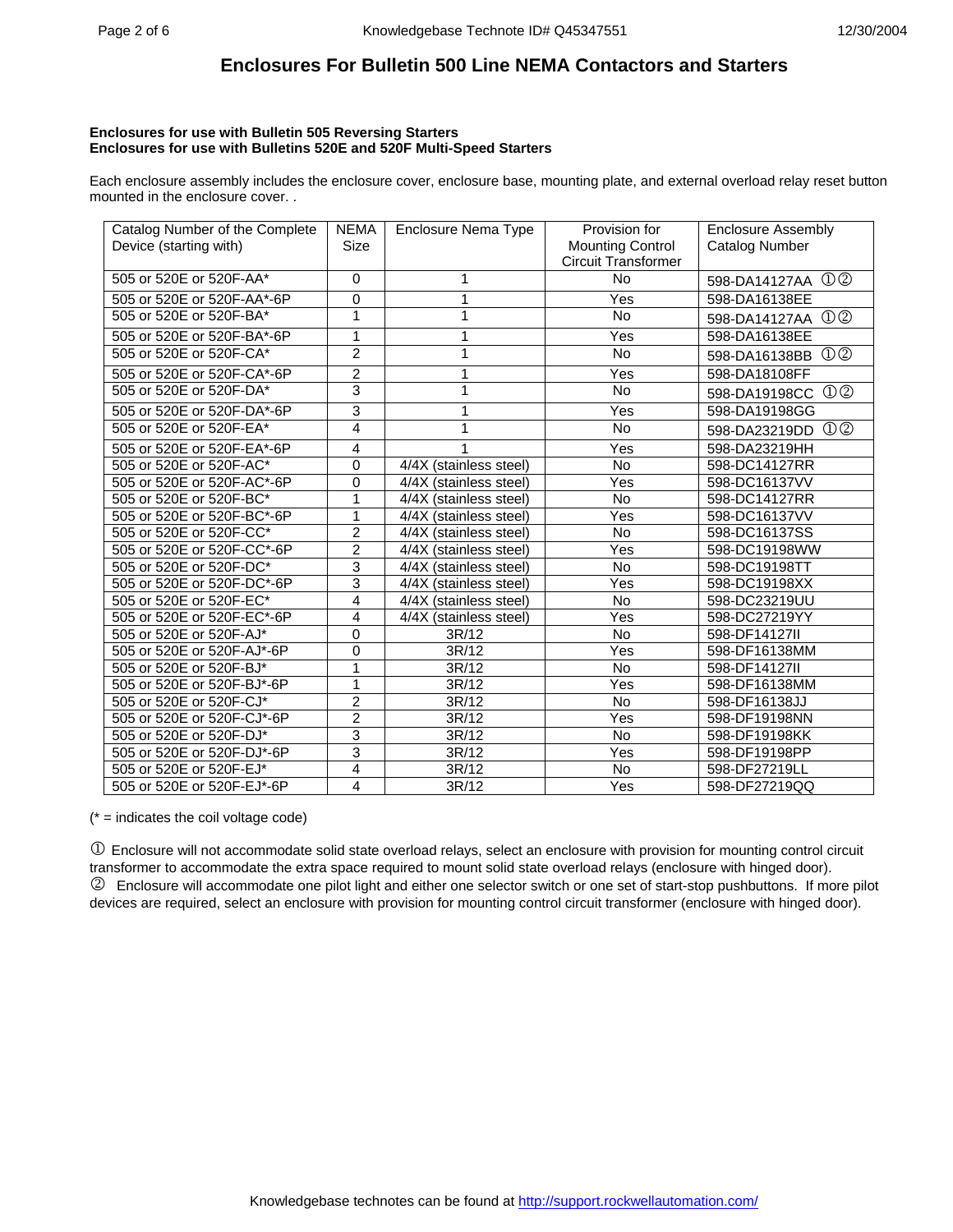**Enclosures for use with Bulletins 1232, 1232X, 1233 and 1233X Pump Panels (Series One design)**  See Knowledgebase Document Q18919 for bulletin 1232X renewal parts and Q19285 for bulletin 1232X renewal parts.

**Enclosures for use with Bulletins 512, 513 Non-Reversing Combination Starters (Series One Design)**  See Knowledgebase Document Q18916 for bulletin 512 renewal parts and Q18921 for bulletin 513 renewal parts.

### **Enclosures for use with Bulletins 502, 502L, 503, 503L Combination Contactors (Series One design)**

Each enclosure assembly includes the enclosure cover, enclosure base, and external overload relay reset button mounted in the enclosure cover. Mounting plate must be ordered separately where indicated. Enclosures will accept a standard or 100 watt extra capacity control circuit transformer.

| Catalog Number of the Complete      | <b>NEMA</b>    | Enclosure Nema Type    | <b>Enclosure Assembly</b>                      | <b>Mounting Plate</b> |
|-------------------------------------|----------------|------------------------|------------------------------------------------|-----------------------|
| Device (starting with)              | Size           |                        | Catalog Number                                 | <b>Catalog Number</b> |
| 502 or 502L or 503 or 503L-AA*      | 0              | 1                      | 598-DA27108T                                   | 598-P27108T1          |
| 502 or 502L or 503 or 503L-BA*      | 1              |                        | 598-DA27108T                                   | 598-P27108T1          |
| 502 or 502L or 503 or 503L-CA*      | $\overline{2}$ | 1                      | 598-DA27108T                                   | 598-P27108T1          |
| 502 or 502L or 503 or 503L-DA*      | 3              |                        | 598-DA302010T                                  | 598-P302010T2         |
| 502 or 502L or 503 or 503L-EA*      | 4              |                        | 598-DA502211T                                  | 598-P502211T2         |
| 502 or 502L or 503 or 503L-FA*      | 5              |                        | 598-DA563014T                                  | 598-P5630T1           |
| 502 or 502L or 503 or 503L-AF*      | 0              | 3R/4/12                | 598-DF27108T                                   | 598-P27108T1          |
| 502 or 502L or 503 or 503L-BF*      | 1              | 3R/4/12                | 598-DF27108T                                   | 598-P27108T1          |
| 502 or 502L or 503 or 503L-CF*      | $\overline{2}$ | 3R/4/12                | 598-DF27108T                                   | 598-P27108T1          |
| 502 or 502L or 503 or 503L-DF*      | 3              | 3R/4/12                | 598-DF302010T                                  | 598-P302010T2         |
| 502 or 502L or 503 or 503L-EF*      | 4              | 3R/4/12                | 598-DF502211T                                  | 598-P502211T2         |
| 502 or 502L or 503 or 503L-FF*      | 5              | 3R/4/12                | 598-DF563014T                                  | 598-P5630T1           |
| 502 or 502L or 503 or 503L-AJ*, AD* | $\Omega$       | 3R/4/12                | $^{\circledR}$<br>598-DF27108T                 | 598-P27108T1          |
| 502 or 502L or 503 or 503L-BJ*, BD* | 1              | 3R/4/12                | $^\copyright$<br>598-DF27108T                  | 598-P27108T1          |
| 502 or 502L or 503 or 503L-CJ*, CD* | 2              | 3R/4/12                | $\textcircled{\scriptsize{1}}$<br>598-DF27108T | 598-P27108T1          |
| 502 or 502L or 503 or 503L-DJ*, DD* | 3              | 3R/4/12                | (2)<br>598-DF302010T                           | 598-P302010T2         |
| 502 or 502L or 503 or 503L-EJ*, ED* | 4              | 3R/4/12                | ③<br>598-DF502211T                             | 598-P502211T2         |
| 502 or 502L or 503 or 503L-FJ*, FD* | 5              | 3R/4/12                | $\circled{4}$<br>598-DF563014T                 | 598-P5630T1           |
| 502 or 502L or 503 or 503L-AC*      | 0              | 4/4X (stainless steel) | 598-DC27108T                                   | 598-P27108T1          |
| 502 or 502L or 503 or 503L-BC*      | 1              | 4/4X (stainless steel) | 598-DC27108T                                   | 598-P27108T1          |
| 502 or 502L or 503 or 503L-CC*      | $\overline{2}$ | 4/4X (stainless steel) | 598-DC27108T                                   | 598-P27108T1          |
| 502 or 502L or 503 or 503L-DC*      | 3              | 4/4X (stainless steel) | 598-DC302010T                                  | 598-P302010T2         |
| 502 or 502L or 503 or 503L-EC*      | 4              | 4/4X (stainless steel) | 598-DC502211T                                  | 598-P502211T2         |
| 502 or 502L or 503 or 503L-FC*      | 5              | 4/4X (stainless steel) | 598-DC563014T                                  | 598-P5630T1           |

 $(* =$  indicates the coil voltage code)

- 1 Does not include door safety hardware. Order catalog number 1494F-V1
- 2 Does not include door safety hardware. Order catalog number 1494F-V2.
- 3 Does not include door safety hardware. Order catalog number 1494F-V3.
- 4 Does not include door safety hardware. Order catalog number 1494F-V4.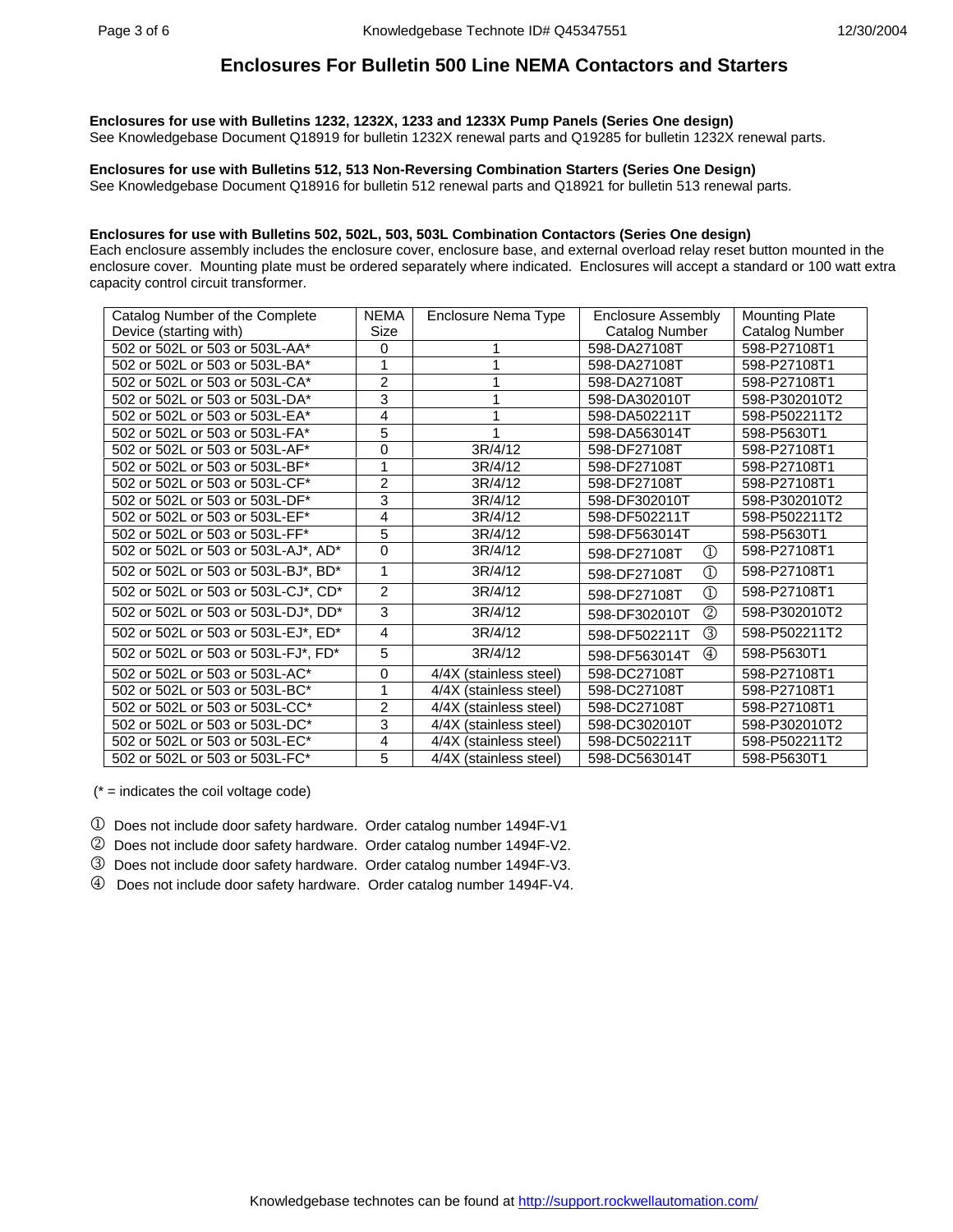## **Enclosures for use with Bulletins 512M, 513M Combination Starters (Series One design)**

Each enclosure assembly includes the enclosure cover, enclosure base, and external overload relay reset button mounted in the enclosure cover. Mounting plate must be ordered separately where indicated. Enclosures will accept a standard or 100 watt extra capacity control circuit transformer.

| Catalog Number of the  | <b>NEMA</b>    | Enclosure Nema Type | Enclosure Assembly             | <b>Mounting Plate</b> |
|------------------------|----------------|---------------------|--------------------------------|-----------------------|
| <b>Complete Device</b> | Size           |                     | <b>Catalog Number</b>          | <b>Catalog Number</b> |
| (starting with)        |                |                     |                                |                       |
| 512M or 513M-BF*       |                | 3R/4/12             | 598-DF302010T                  | 598-P302010T1         |
| 512M or 513M-CF*       | າ              | 3R/4/12             | 598-DF302010T                  | 598-P302010T1         |
| 512M or 513M-BJ*       |                | 3R/4/12             | $\Omega$<br>598-DF302010T      | 598-P302010T1         |
| 512M or 513M-CJ*       | $\mathcal{P}$  | 3R/4/12             | $\circled{1}$<br>598-DF302010T | 598-P302010T1         |
| 512M or 513M-BD*       |                | 3R/4/12             | $\bigcirc$<br>598-DF302010T    | 598-P302010T1         |
| 512M or 513M-CD*       | $\mathfrak{p}$ | 3R/4/12             | $\Omega$<br>598-DF302010T      | 598-P302010T1         |

 $(* =$  indicates the coil voltage code)

1 Does not include door safety hardware. Order catalog number 1494F-V2.

## **Enclosures for use with Bulletin 506, 507 Reversing Combination Starters (Series One design)**

Each enclosure assembly includes the enclosure cover, enclosure base, and external overload relay reset button mounted in the enclosure cover. Mounting plate must be ordered separately when specified. Enclosures will accept a standard or 100 watt extra capacity control circuit transformer.

| Catalog Number of the  | <b>NEMA</b>             | Enclosure Nema Type<br><b>Enclosure Assembly</b> |                                  | <b>Mounting Plate</b> |
|------------------------|-------------------------|--------------------------------------------------|----------------------------------|-----------------------|
| <b>Complete Device</b> | Size                    |                                                  | Catalog Number                   | Catalog Number        |
| (starting with)        |                         |                                                  |                                  |                       |
| 506 or 507-AA*         | 0                       | 598-DA302010T<br>1                               |                                  | 598-P302010T1         |
| 506 or 507-BA*         | 1                       | 1                                                | 598-DA302010T                    | 598-P302010T1         |
| 506 or 507-CA*         | $\overline{c}$          | 1                                                | 598-DA302010T                    | 598-P302010T1         |
| 506 or 507-DA*         | 3                       | 1                                                | 598-DA502211T1                   | 598-P5022T1           |
| 506 or 507-EA*         | 4                       | 1                                                | 598-DA502211T1                   | 598-P5022T1           |
| 506 or 507-FA*         | 5                       | 1                                                | 598-DA563014T                    | 598-P5630T            |
| 506 or 507-AF*         | 0                       | 3R/4/12                                          | 598-DF302010T                    | 598-P302010T1         |
| 506 or 507-BF*         | 1                       | 3R/4/12                                          | 598-DF302010T                    | 598-P302010T1         |
| 506 or 507-CF*         | $\overline{2}$          | 3R/4/12                                          | 598-DF302010T                    | 598-P302010T1         |
| 506 or 507-DF*         | $\overline{3}$          | 3R/4/12                                          | 598-DF502211T1                   | 598-P5022T1           |
| 506 or 507-EF*         | 4                       | 3R/4/12                                          | 598-DF502211T1                   | 598-P5022T1           |
| 506 or 507-FF*         | $\overline{5}$          | 3R/4/12                                          | 598-DF563014T                    | 598-P5630T            |
| 506 or 507-AJ*         | 0                       | 3R/4/12                                          | $\circled{1}$<br>598-DF302010T   | 598-P302010T1         |
| 506 or 507-BJ*         | 1                       | 3R/4/12                                          | $\circled{1}$<br>598-DF302010T   | 598-P302010T1         |
| 506 or 507-CJ*         | $\overline{2}$          | 3R/4/12                                          | $\circled{1}$<br>598-DF302010T   | 598-P302010T1         |
| 506 or 507-DJ*         | 3                       | 3R/4/12                                          | $^{\circledR}$<br>598-DF502211T1 | 598-P5022T1           |
| 506 or 507-EJ*         | 4                       | 3R/4/12                                          | $\circledS$<br>598-DF502211T1    | 598-P5022T1           |
| 506 or 507-FJ*         | $\overline{5}$          | 3R/4/12                                          | $\circled{3}$<br>598-DF563014T   | 598-P5630T            |
| 506 or 507-AD*         | 0                       | 3R/4/12                                          | $\circled{1}$<br>598-DF302010T   | 598-P302010T1         |
| 506 or 507-BD*         | 1                       | 3R/4/12                                          | $\circled{1}$<br>598-DF302010T   | 598-P302010T1         |
| 506 or 507-CD*         | $\overline{2}$          | 3R/4/12                                          | $\circled{1}$<br>598-DF302010T   | 598-P302010T1         |
| 506 or 507-DD*         | 3                       | 3R/4/12                                          | $^{\circledR}$<br>598-DF502211T1 | 598-P5022T1           |
| 506 or 507-ED*         | $\overline{4}$          | 3R/4/12                                          | $\circled{2}$<br>598-DF502211T1  | 598-P5022T1           |
| 506 or 507-FD*         | 5                       | 3R/4/12                                          | $\circled{3}$<br>598-DF563014T   | 598-P5630T            |
| 506 or 507-AC*         | 0                       | 4/4X (stainless steel)                           | 598-DC302010T                    | 598-P302010T1         |
| 506 or 507-BC*         | $\overline{1}$          | 4/4X (stainless steel)                           | 598-DC302010T                    | 598-P302010T1         |
| 506 or 507-CC*         | $\overline{\mathbf{c}}$ | 4/4X (stainless steel)                           | 598-DC302010T                    | 598-P302010T1         |
| 506 or 507-DC*         | $\overline{3}$          | 4/4X (stainless steel)                           | 598-DC502211T1                   | 598-P5022T1           |
| 506 or 507-EC*         | 4                       | 4/4X (stainless steel)                           | 598-DC502211T1                   | 598-P5022T1           |
| 506 or 507-FC*         | 5                       | 4/4X (stainless steel)                           | 598-DC563014T                    | 598-P5630T            |

 $(* =$  indicates the coil voltage code)

1 Does not include door safety hardware. Order catalog number 1494F-V2.

2 Does not include door safety hardware. Order catalog number 1494F-V3.

3 Does not include door safety hardware. Order catalog number 1494F-V4

Knowledgebase technotes can be found at<http://support.rockwellautomation.com/>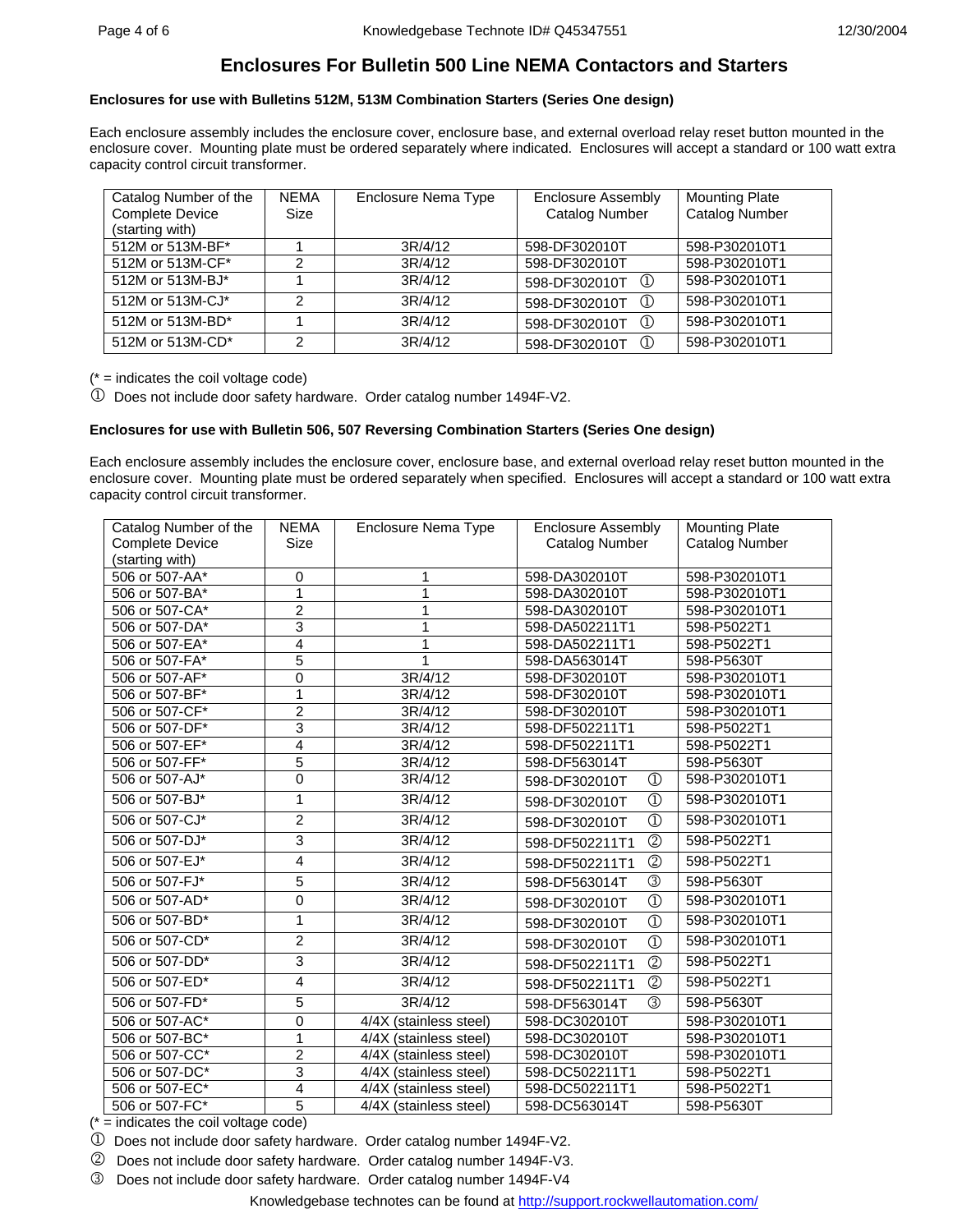**Enclosures for use with Bulletins 522E, 522F, 522G, 523E, 523F, 523G Multi-Speed Starters (Series One design)**  Each enclosure assembly includes the enclosure cover, enclosure base, and external overload relay reset button mounted in the enclosure cover. Mounting plate must be ordered separately when specified. Enclosures will accept a standard or 100 watt extra capacity control circuit transformer.

| Catalog Number of the Complete Device | <b>NEMA</b>             | Enclosure Nema Type                 | <b>Enclosure Assembly</b>          | <b>Mounting Plate</b> |
|---------------------------------------|-------------------------|-------------------------------------|------------------------------------|-----------------------|
| (starting with)                       | Size                    |                                     | Catalog Number                     | <b>Catalog Number</b> |
| 522E or 522F or 522G-BA*              | 1                       | 1                                   | 598-DA302010T                      | 598-P302010T1         |
| 522E or 522F or 522G-CA*              | $\overline{\mathbf{c}}$ | 1                                   | 598-DA302010T                      | 598-P302010T1         |
| 522E or 522F or 522G-DA*              | 3                       | $\mathbf{1}$                        | 598-DA502211T1                     | 598-P502211T1         |
| 522E or 522F or 522G-EA*              | 4                       | 1                                   | 598-DA502211T1                     | 598-P502211T1         |
| 522E or 522F or 522G-FA*              | 5                       | 1                                   | 598-DA563014T                      | 598-P5630T            |
| 522E or 522F or 522G-BF*              | 1                       | 3R/4/12                             | 598-DF302010T                      | 598-P302010T1         |
| 522E or 522F or 522G-CF*              | $\overline{\mathbf{c}}$ | 3R/4/12                             | 598-DF302010T                      | 598-P302010T1         |
| 522E or 522F or 522G-DF*              | 3                       | 3R/4/12                             | 598-DF502211T1                     | 598-P502211T1         |
| 522E or 522F or 522G-EF*              | $\overline{4}$          | 3R/4/12                             | 598-DF502211T1                     | 598-P502211T1         |
| 522E or 522F or 522G-FF*              | $\overline{5}$          | 3R/4/12                             | 598-DF563014T                      | 598-P5630T            |
| 522E or 522F or 522G-BJ*              | $\mathbf{1}$            | 3R/4/12                             | $\circled{1}$<br>598-DF302010T     | 598-P302010T1         |
| 522E or 522F or 522G-CJ*              | $\overline{2}$          | 3R/4/12                             | $^{\circledR}$<br>598-DF302010T    | 598-P302010T1         |
| 522E or 522F or 522G-DJ*              | 3                       | 3R/4/12                             | $^{\circledR}$<br>598-DF502211T1   | 598-P502211T1         |
| 522E or 522F or 522G-EJ*              | $\overline{\mathbf{4}}$ | 3R/4/12                             | $^{\circledR}$<br>598-DF502211T1   | 598-P502211T1         |
| 522E or 522F or 522G-FJ*              | 5                       | 3R/4/12                             | ③<br>598-DF563014T                 | 598-P5630T            |
| 522E or 522F or 522G-BD*              | $\mathbf{1}$            | 3R/4/12                             | $\circled{1}$<br>598-DF302010T     | 598-P302010T1         |
| 522E or 522F or 522G-CD*              | $\overline{c}$          | 3R/4/12                             | $\mathcal{D}$                      | 598-P302010T1         |
|                                       |                         |                                     | 598-DF302010T                      |                       |
| 522E or 522F or 522G-DD*              | 3                       | 3R/4/12                             | $\circled{2}$<br>598-DF502211T1    | 598-P502211T1         |
| 522E or 522F or 522G-ED*              | 4                       | 3R/4/12                             | (2)<br>598-DF502211T1              | 598-P502211T1         |
| 522E or 522F or 522G-FD*              | 5                       | 3R/4/12                             | $\circled{3}$<br>598-DF563014T     | 598-P5630T            |
| 522E or 522F or 522G-BC*              | 1                       | 4/4X (stainless steel)              | 598-DC302010T                      | 598-P302010T1         |
| 522E or 522F or 522G-CC*              | $\overline{2}$          | 4/4X (stainless steel)              | 598-DC302010T                      | 598-P302010T1         |
| 522E or 522F or 522G-DC*              | 3                       | $\overline{4/4}X$ (stainless steel) | 598-DC502211T1                     | 598-P502211T1         |
| 522E or 522F or 522G-EC*              | 4                       | 4/4X (stainless steel)              | 598-DC502211T1                     | 598-P502211T1         |
| $522E-FC*$                            | 5                       | 4/4X (stainless steel)              | 598-DC563014T                      | 598-P5630T            |
| 523E or 523F or 523G-BA*              | 1                       |                                     | 598-DA302010T                      | 598-P302010T1         |
| 523E or 523F or 523G-CA*              | $\overline{2}$          | 1                                   | 598-DA302010T                      | 598-P302010T1         |
| 523E or 523F or 523G-DA*              | 3                       | 1                                   | 598-DA502211T1                     | 598-P502211T1         |
| 523E or 523F or 523G-EA*              | 4                       | 1                                   | 598-DA502211T1                     | 598-P502211T1         |
| 523E or 523F or 523G-FA*              | 5                       | 1                                   | 598-DA563014T                      | 598-P5630T            |
| 523E or 523F or 523G-BF*              | 1                       | 3R/4/12                             | 598-DF302010T                      | 598-P302010T1         |
| 523E or 523F or 523G-CF*              | $\overline{c}$          | 3R/4/12                             | 598-DF302010T                      | 598-P302010T1         |
| 523E or 523F or 523G-DF*              | 3                       | 3R/4/12                             | 598-DF502211T1                     | 598-P502211T1         |
| 523E or 523F or 523G-EF*              | 4                       | 3R/4/12                             | 598-DF502211T1                     | 598-P502211T1         |
| 523E or 523F or 523G-FF*              | 5                       | 3R/4/12                             | 598-DF563014T                      | 598-P5630T            |
| 523E or 523F or 523G-BJ*              | 1                       | 3R/4/12                             | $\circled{1}$<br>598-DF302010T     | 598-P302010T1         |
| 523E or 523F or 523G-CJ*              | $\overline{2}$          | 3R/4/12                             | $\textcircled{1}$<br>598-DF302010T | 598-P302010T1         |
| 523E or 523F or 523G-DJ*              | 3                       | 3R/4/12                             | $\circled{2}$<br>598-DF502211T1    | 598-P502211T1         |
| 523E or 523F or 523G-EJ*              | 4                       | 3R/4/12                             | ②<br>598-DF502211T1                | 598-P502211T1         |
| 523E or 523F or 523G-FJ*              | 5                       | 3R/4/12                             | ③<br>598-DF563014T                 | 598-P5630T            |
| 523E or 523F or 523G-BD*              | 1                       | 3R/4/12                             | $\textcircled{1}$<br>598-DF302010T | 598-P302010T1         |
| 523E or 523F or 523G-CD*              | $\overline{c}$          | 3R/4/12                             | $^\circledR$<br>598-DF302010T      | 598-P302010T1         |
| 523E or 523F or 523G-DD*              | 3                       | 3R/4/12                             | $\circled{2}$<br>598-DF502211T1    | 598-P502211T1         |
| 523E or 523F or 523G-ED*              | $\overline{\mathbf{4}}$ | 3R/4/12                             | ②<br>598-DF502211T1                | 598-P502211T1         |
| 523E or 523F or 523G-FD*              | 5                       | 3R/4/12                             | 3<br>598-DF563014T                 | 598-P5630T            |
| 523E or 523F or 523G-BC*              | 1                       | $\overline{4/4}X$ (stainless steel) | 598-DC302010T                      | 598-P302010T1         |
| 523E or 523F or 523G-CC*              | $\overline{2}$          | 4/4X (stainless steel)              | 598-DC302010T                      | 598-P302010T1         |
| 523E or 523F or 523G-DC*              | 3                       | 4/4X (stainless steel)              | 598-DC502211T1                     | 598-P502211T1         |
| 523E or 523F or 523G-EC*              | $\overline{\mathbf{4}}$ | 4/4X (stainless steel)              | 598-DC502211T1                     | 598-P502211T1         |
| 523E or 523F or 523G-FC*              | 5                       | 4/4X (stainless steel)              | 598-DC563014T                      | 598-P5630T            |

 $(* =$  indicates the coil voltage code)

1 Does not include door safety hardware. Order catalog number 1494F-V2.

2 Does not include door safety hardware. Order catalog number 1494F-V3.

3 Does not include door safety hardware. Order catalog number 1494F-V4.

Knowledgebase technotes can be found at<http://support.rockwellautomation.com/>